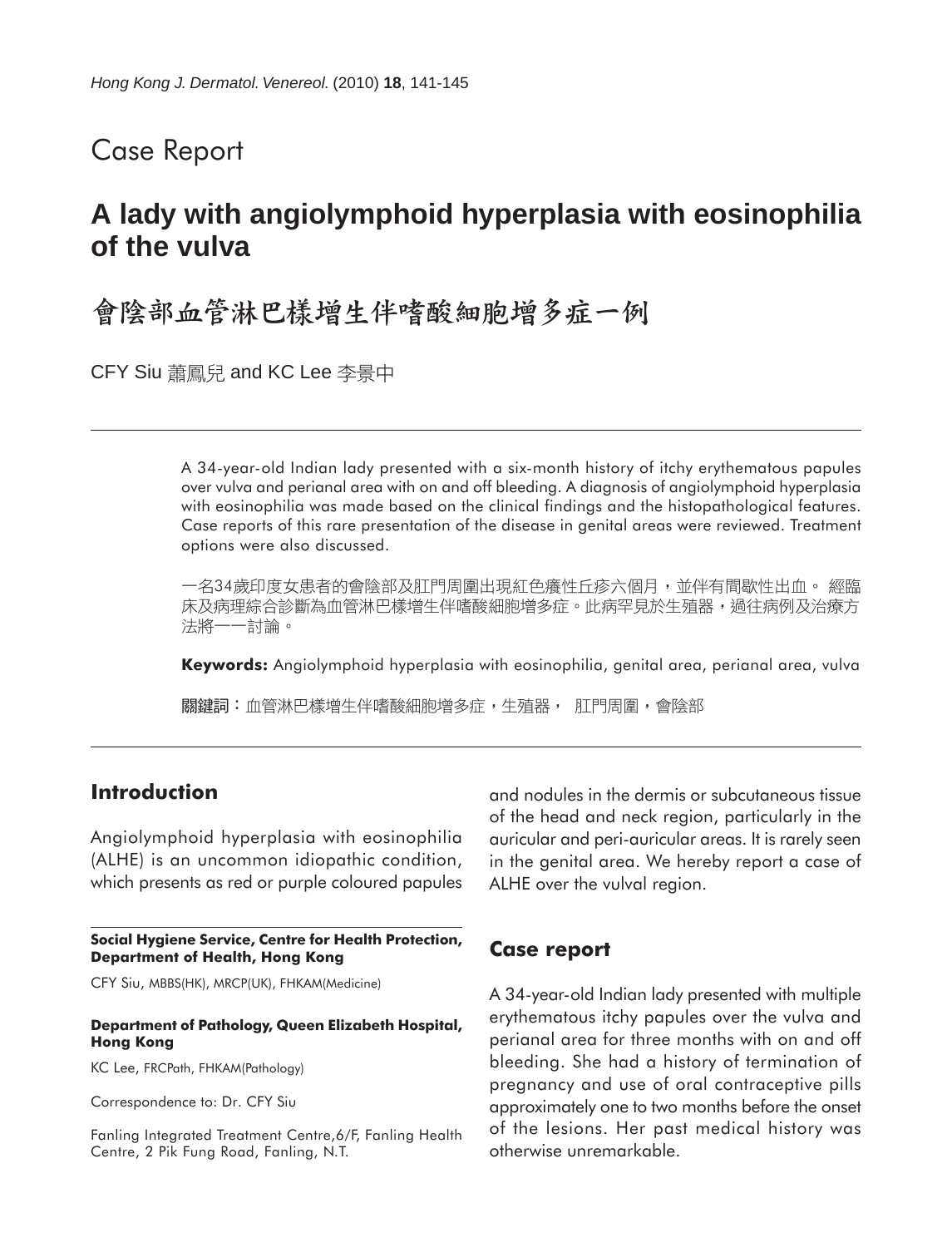Physical examination showed multiple erythematous vascular papules over the right labium majus and right perianal skin (Figure 1). The papules ranged from 2 mm to 4 mm in diameter. Main clinical differential diagnoses included haemangioma, pyogenic granuloma, angiokeratoma, nodular prurigo, scabies, bowenoid papulosis, molluscum contagiosum, genital wart and condylomata lata. A rare condition, angiolymphoid hyperplasia with eosinophilia, was yet another differential diagnosis that had to be considered.

An incisional biopsy was taken from a lesion at the right labium majus and showed a vascular lesion in the upper dermis with reactive epidermal changes and focal excoriation. In the centre of the lesion, the abnormal vessels possessed a thick



**Figure 1.** Multiple red vascular papules ranging from 2 to 4 mm in diameter over right labium majus.

fibromyxoid wall and the more peripheral ones were smaller with admixed lymphocytes and readily found eosinophils. No germinal centres were present. The blood vessels were lined by typical epithelioid endothelial cells with abundant dense eosinophilic cytoplasm with occasional intracytoplasmic vacuoles (Figures 2 and 3). The



**Figure 2.** Wedge-shaped upper dermal lesion with overlying epidermal hyperplasia and focal excoriation. Note the pale central zone consisting of larger blood vessels with thick fibromyxoid wall and a more inflammatory rim (H&E, marker 500 micron).



**Figure 3.** High power view showing typical epithelioid endothelial cells with dense eosinophilic cytoplasm. Note the presence of cytoplasmic vacuole containing red cell (arrow). Eosinophils are readily found in the left upper field (H&E, marker 40 micron).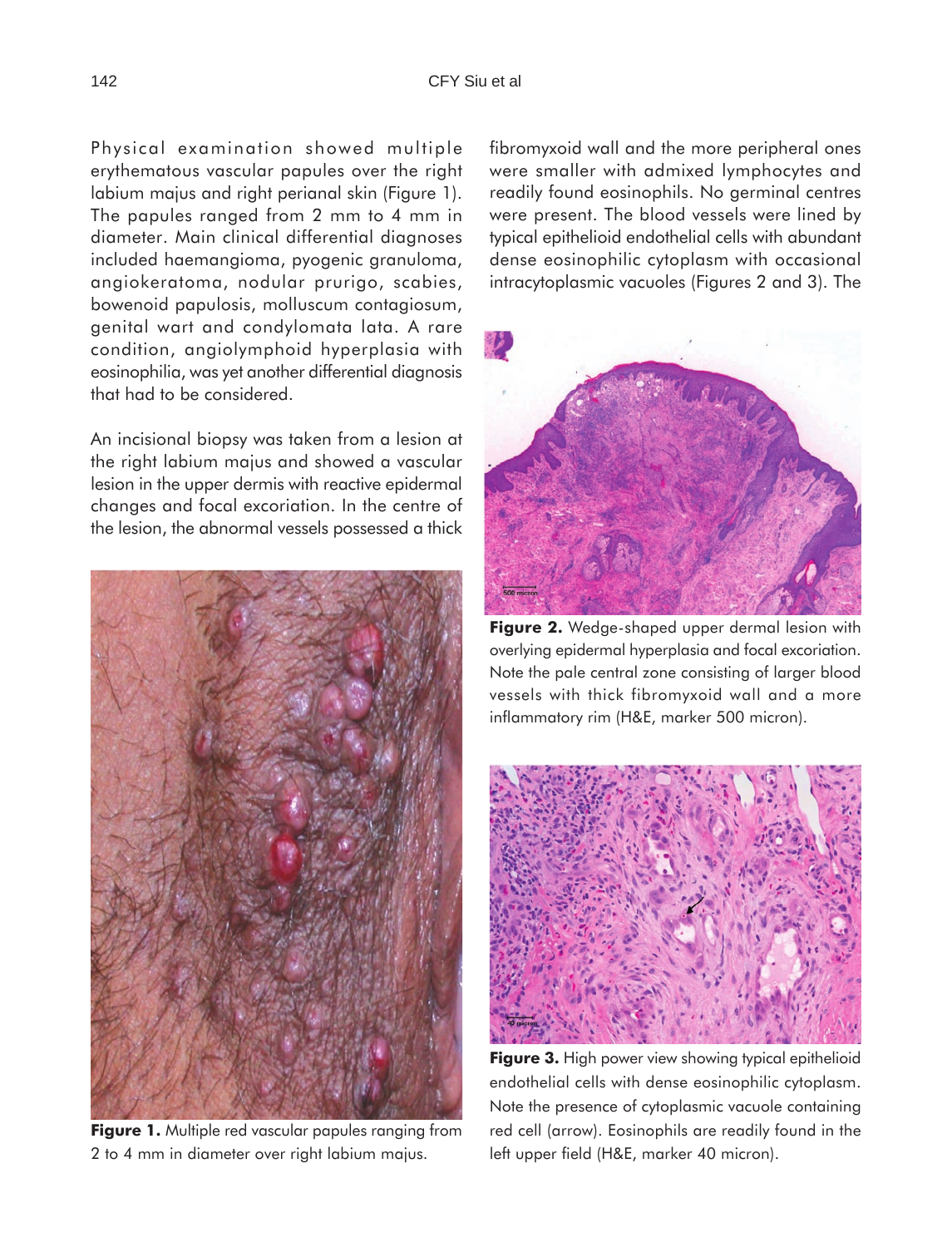picture was that of angiolymphoid hyperplasia with eosinophilia.

She was treated with liquid nitrogen in our unit, and was referred to gynaecologists for excision of around 20 raised lesions and cauterisation of the flat lesions under general anaesthesia. The treatment response was satisfactory (Figure 4). Her symptoms of pruritus improved and no more bleeding was reported.

## **Discussion**

Angiolymphoid hyperplasia with eosinophilia (ALHE) is also known as epithelioid haemangioma. It was originally described by Wells and Whimster in 1969 and was considered to be a late stage of Kimura's disease, a disorder described in the Japanese literature 20 years earlier. Nowadays,



Figure 4. Improvement of the condition after cryotherapy, surgical excision and electrocautery.

however, most researchers believe that ALHE and Kimura's disease are two separate disease entities, with different clinical and pathological features.<sup>1</sup>

The aetiology of ALHE is unknown. It is considered to be an unusual reactive process rather than a malignant process. Underlying arteriovenous shunting may play a role in the pathogenesis, as evidenced by the histopathological findings of damaged blood vessels. Trauma, hyperoestrogenaemia in pregnancy or with use of oral contraceptive pills, infection, allergy and other immunological factors are suggested in its pathogenesis.

Clinically ALHE presents as red to purple coloured papules, plaques or nodules of 0.1 to 2 cm in size in the dermis or subcutaneous tissues of the head and neck, particularly in the auricular and peri-auricular areas, while less commonly affecting the trunk, limbs, colon, lip and oral mucosa. Rarely is the genitalia involved. The commonest symptoms are pain, pulsations, pruritus and spontaneous bleeding.2 It is more common in woman aged 20 to 50 years, with a mean age of onset of 30-33 years.

ALHE over the genital area is very rare. The vulval papules and pruritus vulvae described in other case reports were similar to those found in our case.3,4 Surgical excision was reported to be successful in treating ALHE. Table 1 summarises the features of reported cases of genital ALHE. Treatment is usually required for ALHE as spontaneous remission is rare. Complete surgical excision, laser ablation, electrosurgery, cryotherapy and radiotherapy<sup>5</sup> have been reported in various case reports. A recurrence rate of 33% associated with surgical excision was reported in one review with incomplete removal of the tumour.2 Topical and intra-lesional steroid, topical tacrolimus ointment,<sup>6,7</sup> topical imiquimod,<sup>8,9</sup> oral isotretinoin,<sup>10</sup> oral pentoxifylline,<sup>11</sup> oral indomethacin farnesil,<sup>12</sup> intralesional interferon alfa-2b, 13 intravenous anti-interleukin-5 antibody<sup>14</sup> and oral suplatast tosilate<sup>15</sup> have also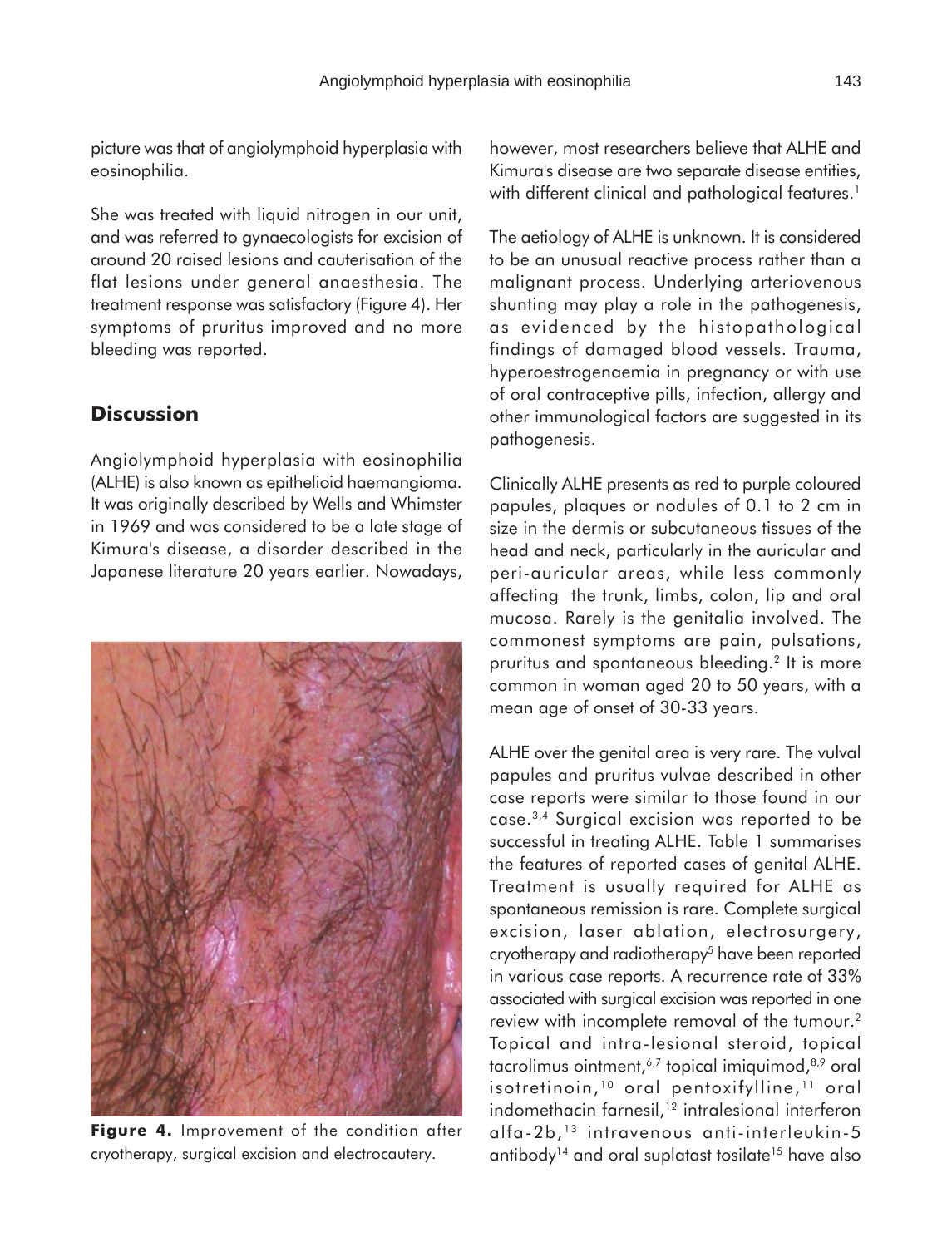| Author                | Age<br>and sex | <b>Symptoms</b>                                                                                                                                                                                                 | <b>Treatment</b>                                                               | <b>Remarks</b>                                                                                                                                                       |
|-----------------------|----------------|-----------------------------------------------------------------------------------------------------------------------------------------------------------------------------------------------------------------|--------------------------------------------------------------------------------|----------------------------------------------------------------------------------------------------------------------------------------------------------------------|
|                       |                |                                                                                                                                                                                                                 |                                                                                |                                                                                                                                                                      |
| Scurry et al<br>19954 | F/23           | 1-year history of vulval pruritus,<br>with around 15 discrete papules<br>on both labia majora and minora,<br>mainly on the right side. Further 6<br>similar papules on the perineum<br>and adjacent to the anus | Excision                                                                       | The lesions began before<br>starting of oral-contraceptive<br>pills, however, patient reported<br>distressing symptoms after<br>starting oral contraceptive<br>pills |
| Sezer et al<br>200716 | M/58           | 4-year history of multiple<br>hyperpigmented brownish to<br>pink plaques 5-30 mm in<br>diameter over the inguinal folds,<br>scrotum and perineal region                                                         | Treated with<br>liquid nitrogen<br>with partial<br>response                    | The lesions resembled<br>bowenoid papulosis clinically,<br>however, histopathology<br>confirmed ALHE                                                                 |
| Dewan et al<br>200817 | M/47           | 8-month history of light red<br>marks on glans penis, the<br>lesions expanded into painful<br>nodules and ulcerated                                                                                             | Topical<br>clobetasol<br>propionate<br>(Dermovate) with<br>oral pentoxifylline | Biopsy also suggestive of<br>coexistent lichen planus                                                                                                                |
| Park & Lee<br>200918  | M/17           | 15-day history of papules and<br>nodules on penis and scrotum                                                                                                                                                   | Injection of<br>intralesional<br>triamcinolone<br>acetonide                    | Patient also had left<br>varicocoele                                                                                                                                 |

**Table 1.** Summary of case reports of biopsy proven angiolymphoid hyperplasia with eosinophilia over the genital area

been reported to be effective. The mechanism of action for most of these agents is not fully understood, and may probably act through mechanisms of anti-angiogenesis, antiinflammation or inhibition of eosinophils.

In conclusion, angiolymphoid hyperplasia with eosinophilia in the vulva is rare. This lady was successfully treated with surgery and electrocautery for the larger lesions, with additional cryotherapy for smaller lesions. However, recurrence is possible in the future.

## **References**

- 1. Seregard S. Angiolymphoid hyperplasia with eosinophilia should not be confused with Kimura's disease. Acta Ophthalmol Scand 2001;79:91-3.
- 2. Olsen TG, Helwig EB. Angiolymphoid hyperplasia with eosinophilia. A clinicopathologic study of 116 patients. J Am Acad Dermatol 1985;12:781-96.
- 3. Aguilar A, Ambrojo P, Requena L, Olmos L, Sanchez Yus E. Angiolymphoid hyperplasia with eosinophilia limited to the vulva. Clin Exp Dermatol 1990;15:65-7.
- 4. Scurry J, Dennerstein G, Brenan J. Angiolymphoid hyperplasia with eosinophilia of the vulva. Aust N Z J Obstet Gynaecol 1995;35:347-8.
- 5. Conill C, Toscas I, Mascaro JM, Jr., Vilalta A, Mascaro